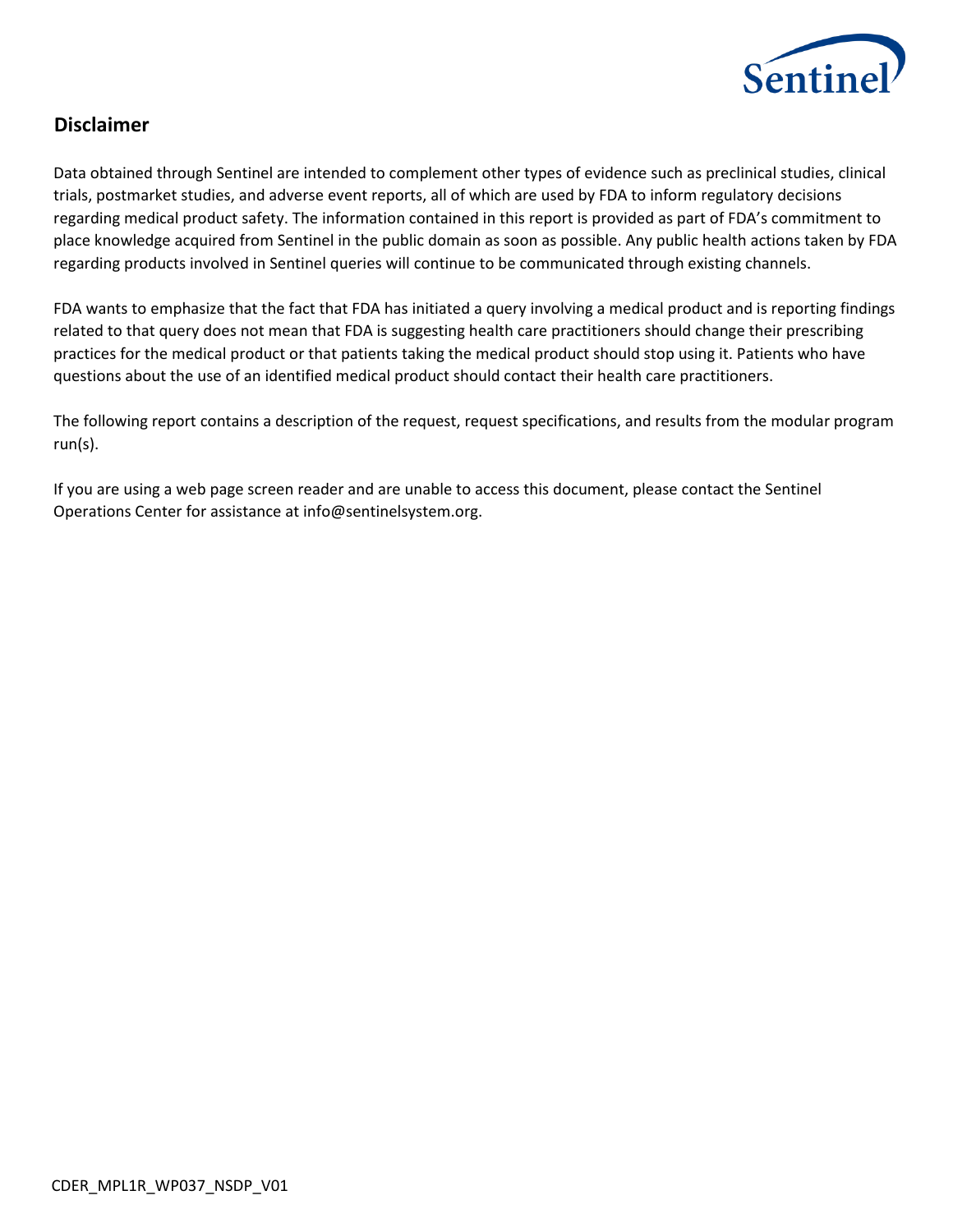

#### **Overview for Request cder\_mpl1r\_wp037\_nsdp\_v01**

**Request ID:** cder\_mpl1r\_wp037\_nsdp\_v01

**Query Description:** This report contains baseline characteristics of members receiving four tyrosine kinase inhibitors (TKIs) in the Sentinel Distributed Database (SDD).

**Sentinel Modular Program Tool Used:** Cohort Identification and Descriptive Analysis (CIDA) tool, version 3.0.2.

**Data Source:** The query was run against the Sentinel Distributed Database (SDD) for the time period from January 1, 2006 - September 30, 2015. This request was distributed to 16 Data Partners on August 23, 2016. See Appendix A for a list of the latest dates of available data for each Data Partner.

**Study Design:** This request was designed to calculate baseline characteristics of renal cell carcinoma patients receiving TKIs. The number of qualifying patients with the exposure of interest were calculated overall and stratified by age group, sex, comorbidity score, and health service utilization intensity.

**Exposure of Interest:** The exposures of interest were TKIs, axitinib, pazopanib, sunitinib, and sorafenib, which were defined using National Drug Codes (NDCs). Please see Appendix B for generic and brand names used to define exposures in this request.

**Cohort Eligibility Criteria:** Patients were required to be continuously enrolled in plans with both medical and drug coverage for at least 183 days before their index date, during which gaps in coverage of up to 45 days were allowed. Each scenario restricted same-day initiation of another specified TKI. The following age groups were included in the cohort: 18-44, 45-54, 55-64, 65-74 and 75+ years.

**Baseline Covariates:** The following covariates were assessed during the baseline period: age, sex, comorbidity score, and health service utilization, and any of the following conditions: (1) gastrointestinal cancer (2) pancreatic cancer (3) hepatocellular cancer (4) thyroid cancer (5) soft tissue cancer (6) any of cancers 1-5 (7) none of cancers 1-6 Occurrence of these covariates was evaluated in the 6 months (183 days) prior to the date of TKI use. Please see Appendix C for specific codes to define covariates in this request.

**Limitations:** Algorithms to define exposures are imperfect and, therefore, may be misclassified.

**Please see the** *Appendix D* **for the specifications of parameters used in the analyses for this request.**

**Notes:** Please contact the Sentinel Operations Center Query Fulfillment Team (qf@sentinelsystem.org) for questions and to provide comments/suggestions for future enhancements to this document.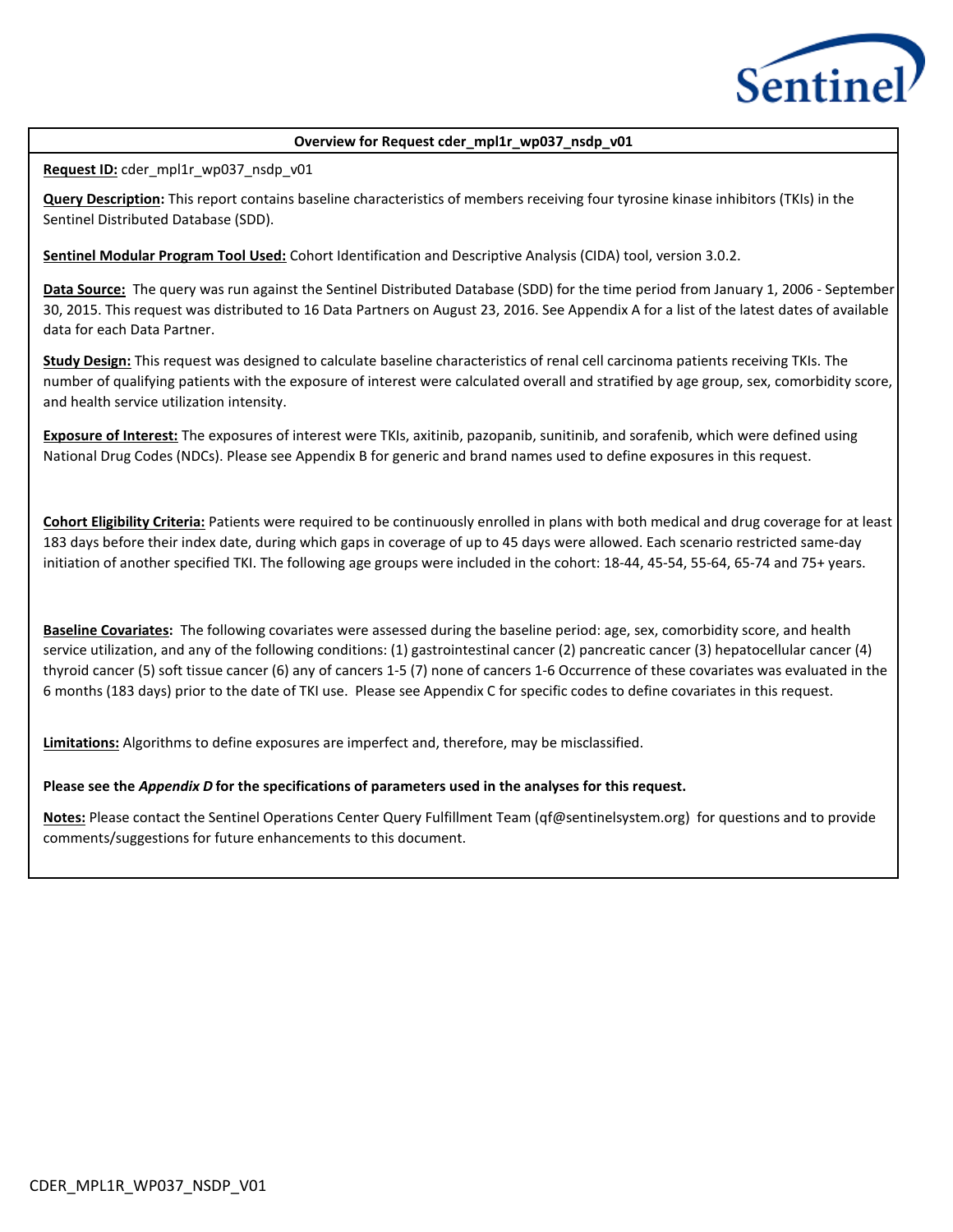

|                   | <b>Table of Contents</b>                                                                                                                                                                    |
|-------------------|---------------------------------------------------------------------------------------------------------------------------------------------------------------------------------------------|
| Glossary          | List of Terms Found in this Report and their Definitions                                                                                                                                    |
| Table 1           | Baseline Characteristics of Cohort of Renal Cell Carcinoma Patients Receiving Tyrosine Kinase Inhibitors from January 1,<br>2006 to September 30, 2015, 183 Day Washout, 60 Day Episode Gap |
| Table 2           | Baseline Characteristics of Cohort of Renal Cell Carcinoma Patients Receiving Tyrosine Kinase Inhibitors from January 1,<br>2006 to September 30, 2015, 365 Day Washout, 60 Day Episode Gap |
| Table 3           | Baseline Characteristics of Cohort of Renal Cell Carcinoma Patients Receiving Tyrosine Kinase Inhibitors from January 1,<br>2006 to September 30, 2015, 183 Day Washout, 30 Day Episode Gap |
| Table 4           | Baseline Characteristics of Cohort of Renal Cell Carcinoma Patients Receiving Tyrosine Kinase Inhibitors from January 1,<br>2006 to September 30, 2015, 183 Day Washout, 90 Day Episode Gap |
| <b>Appendix A</b> | Latest Date of Available Data for Each Data Partner up to Request End Date (September 30, 2015)                                                                                             |
| <b>Appendix B</b> | Generic and Brand Names used to Define Exposures in this Request                                                                                                                            |
| <b>Appendix C</b> | List of Diagnosis and Procedure Codes Used to Define Covariates in this Request                                                                                                             |
| Appendix D        | Modular Program Specifications for cder_mpl1r_wp037_nsdp_v01                                                                                                                                |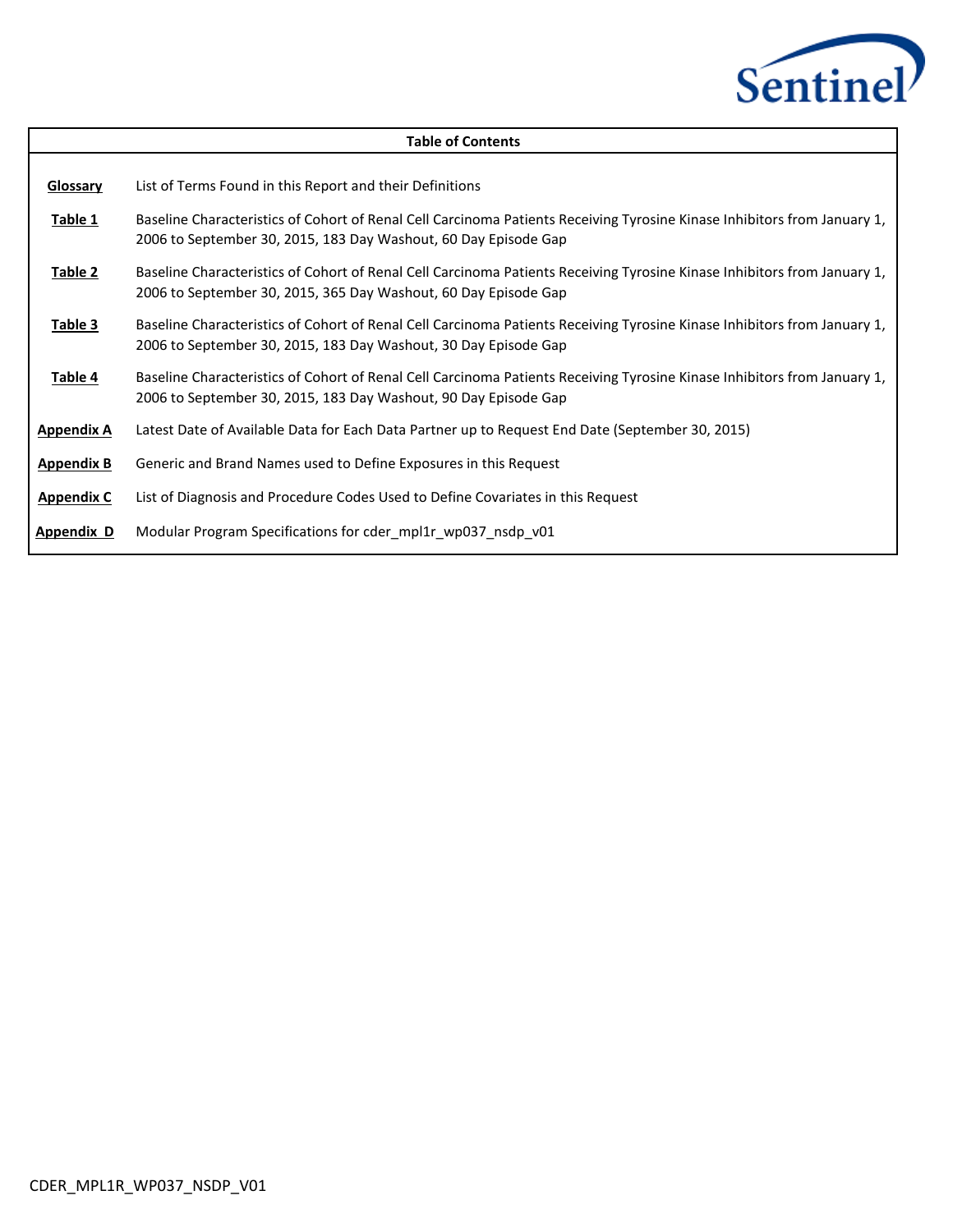

## **Glossary of Terms for Analyses Using Cohort Identification and Descriptive Analysis (CIDA) Tool\***

**Amount Supplied** - number of units (pills, tablets, vials) dispensed. Net amount per NDC per dispensing. This is equivalent to the "RxAmt" value in the MSCDM.

**Blackout Period** - number of days at the beginning of a treatment episode that events are to be ignored. If an event occurs during the blackout period, the episode is excluded.

**Care Setting** - type of medical encounter or facility where the exposure, event, or condition code was recorded. Possible care settings include: Inpatient Hospital Stay (IP), Non-Acute Institutional Stay (IS), Emergency Department (ED), Ambulatory Visit (AV), and Other Ambulatory Visit (OA). For laboratory results, possible care settings include: Emergency department (E), Home (H), Inpatient (I), Outpatient (O), or Unknown or Missing (U). Along with the Principal Diagnosis Indicator, forms the Care Setting/PDX parameter.

**Cohort Definition (drug/exposure) -** indicates how the cohort will be defined: 1: Cohort includes only the first valid incident treatment episode during the query period; 2: Cohort includes all valid incident treatment episodes during the query period; 3: Cohort includes all valid incident treatment episodes during the query period until an event occurs.

**Days Supplied -** number of days supplied for all dispensings in qualifying treatment episodes.

**Episodes -** treatment episodes; length of episode is determined by days supplied in one dispensing or consecutive dispensings bridged by the

episode gap. **Eligible Members** - number of members eligible for an incident treatment episode (defined by the drug/exposure and event washout periods) with drug and medical coverage during the query period.

Years at Risk - number of days supplied plus any episode gaps and exposure extension periods all divided by 365.25.

**Enrollment Gap -** number of days allowed between two consecutive enrollment periods without breaking a "continuously enrolled" Episode Gap - number of days allowed between two (or more) consecutive exposures (dispensings/procedures) to be considered the same treatment episode.

**Event Deduplication -** specifies how events are counted by the MP algorithm: 0: Counts all occurrences of an HOI during an exposure episode; 1: de-duplicates occurrences of the same HOI code and code type on the same day; 2: de-duplicates occurrences of the same HOI group on the same day (e.g., de-duplicates at the group level).

**Exposure Extension Period -** number of days post treatment period in which the outcomes/events are counted for a treatment episode. **Exposure Episode Length -** number of days after exposure initiation that is considered "exposed time."

**Lookback Period (pre-existing condition) -** number of days wherein a member is required to have evidence of pre-existing condition (diagnosis/procedure/drug dispensing).

**Member-Years -** sum of all days of enrollment with medical and drug coverage\*\* in the query period preceded by an exposure washout Minimum Days Supplied - specifies a minimum number of days in length of the days supplied for the episode to be considered.

**Minimum Episode Duration -** specifies a minimum number of days in length of the episode for it to be considered.

**Principal Diagnosis (PDX) -** diagnosis or condition established to be chiefly responsible for admission of the patient to the hospital. 'P' = principal diagnosis, 'S' = secondary diagnosis, 'X' = unspecified diagnosis, '.' = blank. Along with the Care Setting values, forms the Treatment Episode Truncation Indicator - indicates whether observation of the incident query code during follow-up requires truncation of valid treatment episodes. A value of Y indicates that the treatment episodes should be truncated at the first occurrence of an incident query

code. A value of N indicates that the treatment episodes should not be truncated at the occurrence of the incident query code.

**Users -** number of members with exposure during the query period. Member must have no evidence of exposure(s) of interest (defined by incidence criteria) in the prior washout period. A user may only be counted once in a query period.

**Washout Period (drug/exposure)\*\* -** number of days a user is required to have no evidence of prior exposure (drug dispensing/procedure) and continuous drug and medical coverage prior to an incident treatment episode.

**Washout Period (event/outcome)\*\* -** number of days a user is required to have no evidence of a prior event (procedure/diagnosis) and continuous drug and medical coverage prior to an incident treatment episode.

\*all terms may not be used in this report

\*\*incident treatment episodes must be incident to both the exposure and the event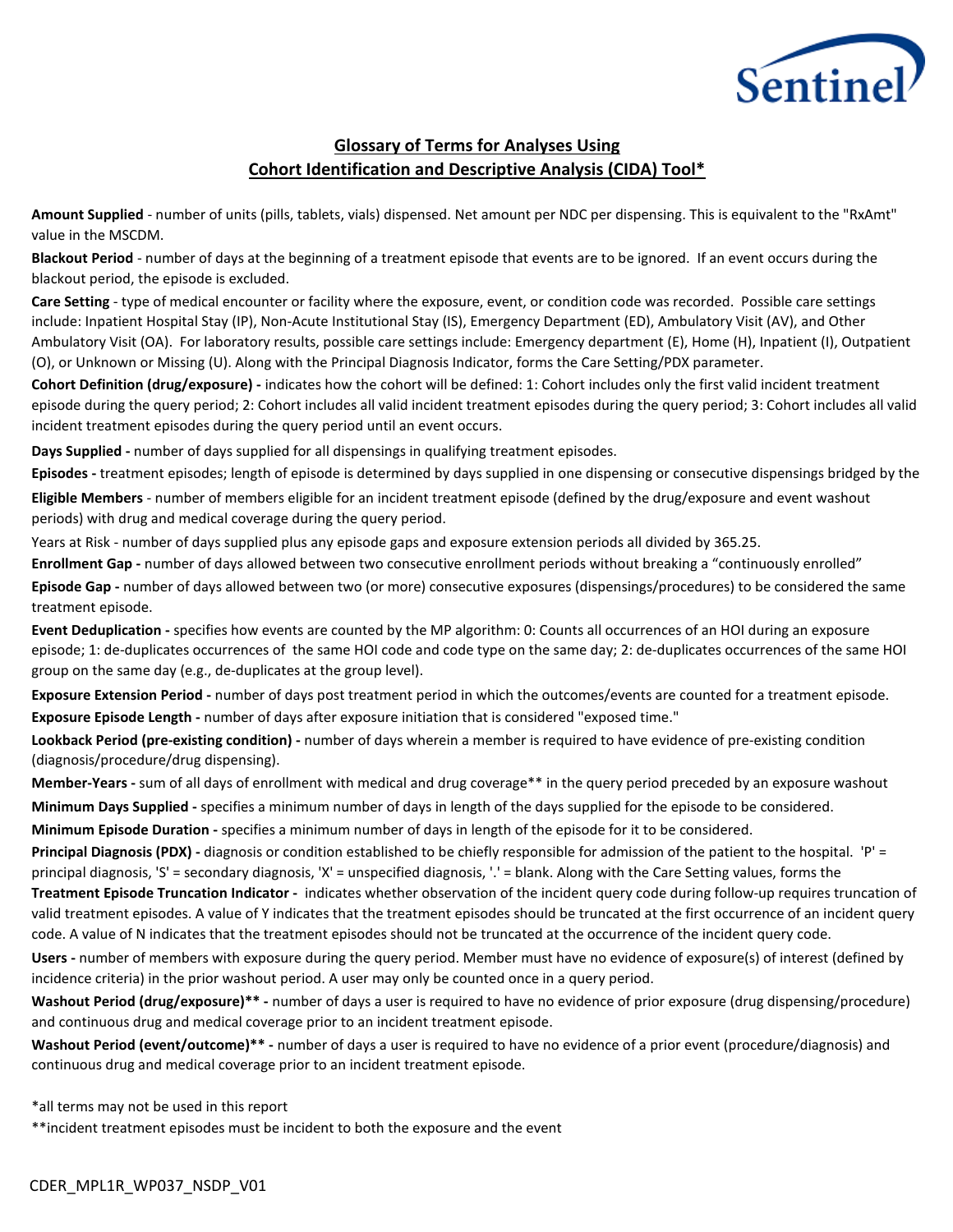

**Table 1. Baseline Characteristics of Cohort of Renal Cell Carcinoma Patients Receiving Tyrosine Kinase Inhibitors<sup>1</sup> from January 1, 2006 to September 30, 2015, 183 Day Washout, 60 Day Episode Gap** 

| <b>Characteristic</b>                                  |                | <b>Axitinib</b>        |      | Pazopanib              |                | Sunitinib              | Sorafenib |                        |  |
|--------------------------------------------------------|----------------|------------------------|------|------------------------|----------------|------------------------|-----------|------------------------|--|
|                                                        | N              | %/Std Dev <sup>2</sup> | N    | %/Std Dev <sup>2</sup> | N.             | %/Std Dev <sup>2</sup> | N         | %/Std Dev <sup>2</sup> |  |
| Patients                                               | 346            | 100.0%                 | 1720 | 100.0%                 | 4257           | 100.0%                 | 953       | 100.0%                 |  |
| <b>Patient Characteristics</b>                         |                |                        |      |                        |                |                        |           |                        |  |
| Mean age (std dev)                                     | 63.5           | 9.7                    | 63.4 | 10                     | 62.5           | 10.1                   | 64.3      | 10.5                   |  |
| Age: 18-44 years                                       | 13             | 3.8%                   | 76   | 4.4%                   | 192            | 4.5%                   | 26        | 2.7%                   |  |
| Age: 45-54 years                                       | 49             | 14.2%                  | 292  | 17.0%                  | 792            | 18.6%                  | 160       | 16.8%                  |  |
| Age: 55-64 years                                       | 143            | 41.3%                  | 614  | 35.7%                  | 1631           | 38.3%                  | 321       | 33.7%                  |  |
| Age: 65-74 years                                       | 93             | 26.9%                  | 487  | 28.3%                  | 1102           | 25.9%                  | 273       | 28.6%                  |  |
| Age: 75+ years                                         | 48             | 13.9%                  | 251  | 14.6%                  | 540            | 12.7%                  | 173       | 18.2%                  |  |
| Gender (Female)                                        | 93             | 26.9%                  | 538  | 31.3%                  | 1260           | 29.6%                  | 265       | 27.8%                  |  |
| Gender (Male)                                          | 253            | 73.1%                  | 1182 | 68.7%                  | 2997           | 70.4%                  | 688       | 72.2%                  |  |
| <b>Recorded History of:</b>                            |                |                        |      |                        |                |                        |           |                        |  |
| <b>Combined Comorbidity Score</b>                      | 7.5            | 2.7                    | 7.4  | 2.5                    | $\overline{7}$ | 2.7                    | 7.1       | 2.9                    |  |
| (1) Gastrointestinal Cancer                            | 11             | 3.2%                   | 88   | 5.1%                   | 211            | 5.0%                   | 61        | 6.4%                   |  |
| (2) Pancreatic Cancer                                  | $\overline{7}$ | 2.0%                   | 24   | 1.4%                   | 60             | 1.4%                   | 10        | 1.0%                   |  |
| (3) Hepatocellular Cancer                              | 6              | 1.7%                   | 42   | 2.4%                   | 108            | 2.5%                   | 61        | 6.4%                   |  |
| (4) Thyroid Cancer                                     | 6              | 1.7%                   | 18   | 1.0%                   | 35             | 0.8%                   | 5         | 0.5%                   |  |
| (5) Soft Tissue Cancer                                 | $\overline{4}$ | 1.2%                   | 48   | 2.8%                   | 82             | 1.9%                   | 16        | 1.7%                   |  |
| (6) Any cancer (1-5)                                   | 30             | 8.7%                   | 203  | 11.8%                  | 453            | 10.6%                  | 141       | 14.8%                  |  |
| (7) None of cancers (1-5)                              | 0              | 0.0%                   | 0    | 0.0%                   | 0              | 0.0%                   | 0         | 0.0%                   |  |
| <b>Health Service Utilization Intensity:</b>           |                |                        |      |                        |                |                        |           |                        |  |
| Mean number of generic drugs                           | 10.3           | 5.7                    | 9.1  | 5.3                    | 8.6            | 5.3                    | 9.3       | 5.3                    |  |
| Mean number of unique drug classes                     | 9.7            | $5.2$                  | 8.5  | 4.9                    | 7.9            | 4.8                    | 8.6       | 4.8                    |  |
| Mean number of filled prescriptions                    | 25.7           | 17.2                   | 20.7 | 15.4                   | 18.4           | 14.2                   | 21.1      | 14.9                   |  |
| Mean number of inpatient hospital encounters (IP)      | 0.7            | 1.2                    | 0.8  | 1.1                    | 0.9            | 1                      | 0.8       | 1.1                    |  |
| Mean number of non-acute institutional encounters (IS) | 0.4            | 1.3                    | 0.3  | 0.9                    | 0.2            | 0.8                    | 0.2       | 1                      |  |
| Mean number of emergency room encounters (ED)          | 0.5            | $\mathbf{1}$           | 0.6  | 1.1                    | 0.6            | 1.1                    | 0.6       | 1                      |  |
| Mean number of ambulatory encounters (AV)              | 23.4           | 13.5                   | 20.8 | 12.5                   | 18.8           | 11.9                   | 21.2      | 13.8                   |  |
| Mean number of other ambulatory encounters (OA)        | 7.6            | 11                     | 5.9  | 7.4                    | $6.2\,$        | 7.5                    | 7.9       | 8.2                    |  |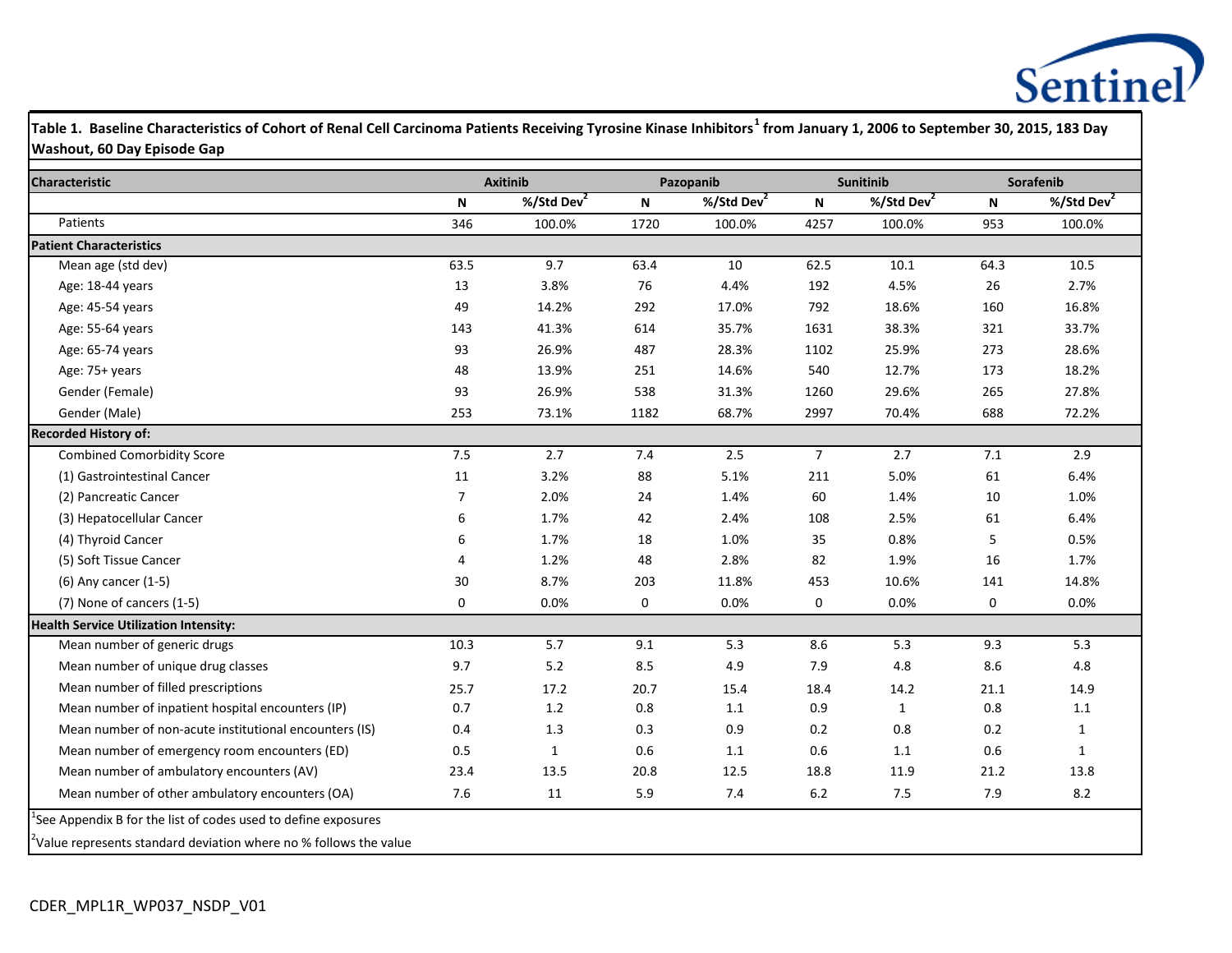

**Table 2. Baseline Characteristics of Cohort of Renal Cell Carcinoma Patients Receiving Tyrosine Kinase Inhibitors<sup>1</sup> from January 1, 2006 to September 30, 2015, 365 Day Washout, 60 Day Episode Gap** 

| <b>Characteristic</b>                                                      |              | <b>Axitinib</b>        |             | Pazopanib              |      | Sunitinib              | Sorafenib |                        |  |  |  |
|----------------------------------------------------------------------------|--------------|------------------------|-------------|------------------------|------|------------------------|-----------|------------------------|--|--|--|
|                                                                            | N            | %/Std Dev <sup>2</sup> | N           | %/Std Dev <sup>2</sup> | N.   | %/Std Dev <sup>2</sup> | N         | %/Std Dev <sup>2</sup> |  |  |  |
| Patients                                                                   | 212          | 100.0%                 | 1400        | 100.0%                 | 3531 | 100.0%                 | 701       | 100.0%                 |  |  |  |
| <b>Patient Characteristics</b>                                             |              |                        |             |                        |      |                        |           |                        |  |  |  |
| Mean age (std dev)                                                         | 63.7         | 9.7                    | 63.9        | 10                     | 62.9 | 10                     | 65        | 10.4                   |  |  |  |
| Age: 18-44 years                                                           | 8            | 3.8%                   | 57          | 4.1%                   | 143  | 4.0%                   | 15        | 2.1%                   |  |  |  |
| Age: 45-54 years                                                           | 26           | 12.3%                  | 231         | 16.5%                  | 632  | 17.9%                  | 105       | 15.0%                  |  |  |  |
| Age: 55-64 years                                                           | 91           | 42.9%                  | 479         | 34.2%                  | 1347 | 38.1%                  | 228       | 32.5%                  |  |  |  |
| Age: 65-74 years                                                           | 56           | 26.4%                  | 418         | 29.9%                  | 923  | 26.1%                  | 222       | 31.7%                  |  |  |  |
| Age: 75+ years                                                             | 31           | 14.6%                  | 215         | 15.4%                  | 486  | 13.8%                  | 131       | 18.7%                  |  |  |  |
| Gender (Female)                                                            | 55           | 25.9%                  | 452         | 32.3%                  | 1049 | 29.7%                  | 188       | 26.8%                  |  |  |  |
| Gender (Male)                                                              | 157          | 74.1%                  | 948         | 67.7%                  | 2482 | 70.3%                  | 513       | 73.2%                  |  |  |  |
| <b>Recorded History of:</b>                                                |              |                        |             |                        |      |                        |           |                        |  |  |  |
| <b>Combined Comorbidity Score</b>                                          | 8.6          | 2.8                    | 8           | 2.7                    | 7.5  | 2.7                    | 7.6       | 2.9                    |  |  |  |
| (1) Gastrointestinal Cancer                                                | 9            | 4.2%                   | 93          | 6.6%                   | 195  | 5.5%                   | 52        | 7.4%                   |  |  |  |
| (2) Pancreatic Cancer                                                      | 5            | 2.4%                   | 33          | 2.4%                   | 60   | 1.7%                   | 10        | 1.4%                   |  |  |  |
| (3) Hepatocellular Cancer                                                  | 5            | 2.4%                   | 42          | 3.0%                   | 97   | 2.7%                   | 55        | 7.8%                   |  |  |  |
| (4) Thyroid Cancer                                                         | 3            | 1.4%                   | 17          | 1.2%                   | 38   | 1.1%                   | 4         | 0.6%                   |  |  |  |
| (5) Soft Tissue Cancer                                                     | 3            | 1.4%                   | 46          | 3.3%                   | 77   | 2.2%                   | 9         | 1.3%                   |  |  |  |
| (6) Any cancer (1-5)                                                       | 21           | 9.9%                   | 207         | 14.8%                  | 424  | 12.0%                  | 119       | 17.0%                  |  |  |  |
| (7) None of cancers (1-5)                                                  | $\mathbf 0$  | 0.0%                   | $\mathbf 0$ | 0.0%                   | 0    | 0.0%                   | 0         | 0.0%                   |  |  |  |
| <b>Health Service Utilization Intensity:</b>                               |              |                        |             |                        |      |                        |           |                        |  |  |  |
| Mean number of generic drugs                                               | 13.4         | 7.1                    | 11.6        | 6.6                    | 10.8 | 6.3                    | 12.1      | 6.7                    |  |  |  |
| Mean number of unique drug classes                                         | 12.2         | $6.2\,$                | 10.6        | 5.8                    | 9.7  | 5.5                    | 10.9      | 5.8                    |  |  |  |
| Mean number of filled prescriptions                                        | 45.2         | 31.8                   | 36.1        | 27.6                   | 31.8 | 25.6                   | 37.1      | 28.2                   |  |  |  |
| Mean number of inpatient hospital encounters (IP)                          | 1.2          | 1.5                    | 1.2         | 1.3                    | 1.1  | 1.2                    | 1.1       | 1.5                    |  |  |  |
| Mean number of non-acute institutional encounters (IS)                     | $0.8\,$      | 2.2                    | 0.4         | 1.4                    | 0.2  | $\mathbf{1}$           | 0.2       | $1.5\,$                |  |  |  |
| Mean number of emergency room encounters (ED)                              | $\mathbf{1}$ | 1.4                    | 0.9         | 1.6                    | 0.8  | 1.2                    | 0.9       | 1.3                    |  |  |  |
| Mean number of ambulatory encounters (AV)                                  | 42.2         | 24.6                   | 32.4        | 20.9                   | 27.7 | 19.7                   | 33        | 22.3                   |  |  |  |
| Mean number of other ambulatory encounters (OA)                            | 12.7         | 17.3                   | 9.3         | 11.4                   | 9.4  | 11                     | 13.4      | 12.8                   |  |  |  |
| <sup>1</sup> See Appendix B for the list of codes used to define exposures |              |                        |             |                        |      |                        |           |                        |  |  |  |
| Value represents standard deviation where no % follows the value           |              |                        |             |                        |      |                        |           |                        |  |  |  |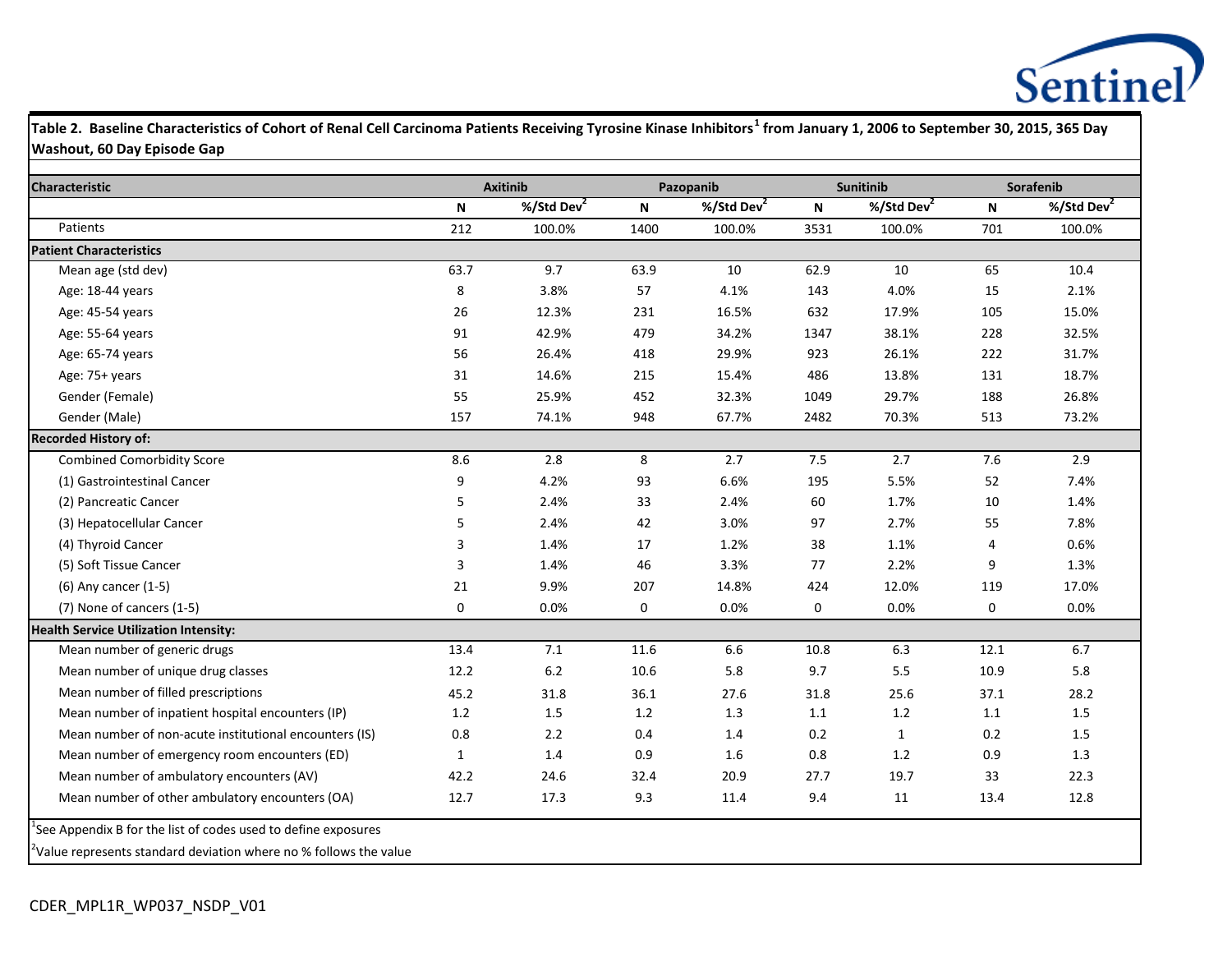

**Table 3. Baseline Characteristics of Cohort of Renal Cell Carcinoma Patients Receiving Tyrosine Kinase Inhibitors<sup>1</sup> from January 1, 2006 to September 30, 2015, 183 Day Washout, 30 Day Episode Gap** 

| <b>Characteristic</b>                                                                                                                                       |                | <b>Axitinib</b>        |         | Pazopanib              |                | <b>Sunitinib</b>       | Sorafenib |                        |  |
|-------------------------------------------------------------------------------------------------------------------------------------------------------------|----------------|------------------------|---------|------------------------|----------------|------------------------|-----------|------------------------|--|
|                                                                                                                                                             | N              | %/Std Dev <sup>2</sup> | N       | %/Std Dev <sup>2</sup> | N              | %/Std Dev <sup>2</sup> | N         | %/Std Dev <sup>2</sup> |  |
| Patients                                                                                                                                                    | 346            | 100.0%                 | 1720    | 100.0%                 | 4257           | 100.0%                 | 953       | 100.0%                 |  |
| <b>Patient Characteristics</b>                                                                                                                              |                |                        |         |                        |                |                        |           |                        |  |
| Mean age (std dev)                                                                                                                                          | 63.5           | 9.7                    | 63.4    | 10                     | 62.5           | 10.1                   | 64.3      | 10.5                   |  |
| Age: 18-44 years                                                                                                                                            | 13             | 3.8%                   | 76      | 4.4%                   | 192            | 4.5%                   | 26        | 2.7%                   |  |
| Age: 45-54 years                                                                                                                                            | 49             | 14.2%                  | 292     | 17.0%                  | 792            | 18.6%                  | 160       | 16.8%                  |  |
| Age: 55-64 years                                                                                                                                            | 143            | 41.3%                  | 614     | 35.7%                  | 1631           | 38.3%                  | 321       | 33.7%                  |  |
| Age: 65-74 years                                                                                                                                            | 93             | 26.9%                  | 487     | 28.3%                  | 1102           | 25.9%                  | 273       | 28.6%                  |  |
| Age: 75+ years                                                                                                                                              | 48             | 13.9%                  | 251     | 14.6%                  | 540            | 12.7%                  | 173       | 18.2%                  |  |
| Gender (Female)                                                                                                                                             | 93             | 26.9%                  | 538     | 31.3%                  | 1260           | 29.6%                  | 265       | 27.8%                  |  |
| Gender (Male)                                                                                                                                               | 253            | 73.1%                  | 1182    | 68.7%                  | 2997           | 70.4%                  | 688       | 72.2%                  |  |
| <b>Recorded History of:</b>                                                                                                                                 |                |                        |         |                        |                |                        |           |                        |  |
| <b>Combined Comorbidity Score</b>                                                                                                                           | 7.5            | 2.7                    | 7.4     | 2.5                    | $\overline{7}$ | 2.7                    | 7.1       | 2.9                    |  |
| (1) Gastrointestinal Cancer                                                                                                                                 | 11             | 3.2%                   | 88      | 5.1%                   | 211            | 5.0%                   | 61        | 6.4%                   |  |
| (2) Pancreatic Cancer                                                                                                                                       | $\overline{7}$ | 2.0%                   | 24      | 1.4%                   | 60             | 1.4%                   | 10        | 1.0%                   |  |
| (3) Hepatocellular Cancer                                                                                                                                   | 6              | 1.7%                   | 42      | 2.4%                   | 108            | 2.5%                   | 61        | 6.4%                   |  |
| (4) Thyroid Cancer                                                                                                                                          | 6              | 1.7%                   | 18      | 1.0%                   | 35             | 0.8%                   | 5         | 0.5%                   |  |
| (5) Soft Tissue Cancer                                                                                                                                      | 4              | 1.2%                   | 48      | 2.8%                   | 82             | 1.9%                   | 16        | 1.7%                   |  |
| (6) Any cancer (1-5)                                                                                                                                        | 30             | 8.7%                   | 203     | 11.8%                  | 453            | 10.6%                  | 141       | 14.8%                  |  |
| (7) None of cancers (1-5)                                                                                                                                   | 0              | 0.0%                   | 0       | 0.0%                   | 0              | 0.0%                   | 0         | 0.0%                   |  |
| <b>Health Service Utilization Intensity:</b>                                                                                                                |                |                        |         |                        |                |                        |           |                        |  |
| Mean number of generic drugs                                                                                                                                | 10.3           | 5.7                    | 9.1     | 5.3                    | 8.6            | 5.3                    | 9.3       | 5.3                    |  |
| Mean number of unique drug classes                                                                                                                          | 9.7            | $5.2\,$                | 8.5     | 4.9                    | 7.9            | 4.8                    | 8.6       | 4.8                    |  |
| Mean number of filled prescriptions                                                                                                                         | 25.7           | 17.2                   | 20.7    | 15.4                   | 18.4           | 14.2                   | 21.1      | 14.9                   |  |
| Mean number of inpatient hospital encounters (IP)                                                                                                           | 0.7            | $1.2$                  | $0.8\,$ | 1.1                    | 0.9            | $\mathbf{1}$           | 0.8       | 1.1                    |  |
| Mean number of non-acute institutional encounters (IS)                                                                                                      | 0.4            | $1.3\,$                | 0.3     | 0.9                    | 0.2            | 0.8                    | 0.2       | 1                      |  |
| Mean number of emergency room encounters (ED)                                                                                                               | 0.5            | $\mathbf{1}$           | 0.6     | 1.1                    | 0.6            | 1.1                    | 0.6       | 1                      |  |
| Mean number of ambulatory encounters (AV)                                                                                                                   | 23.4           | 13.5                   | 20.8    | 12.5                   | 18.8           | 11.9                   | 21.2      | 13.8                   |  |
| Mean number of other ambulatory encounters (OA)                                                                                                             | 7.6            | 11                     | 5.9     | 7.4                    | $6.2\,$        | 7.5                    | 7.9       | 8.2                    |  |
| <sup>1</sup> See Appendix B for the list of codes used to define exposures<br><sup>2</sup> Value represents standard deviation where no % follows the value |                |                        |         |                        |                |                        |           |                        |  |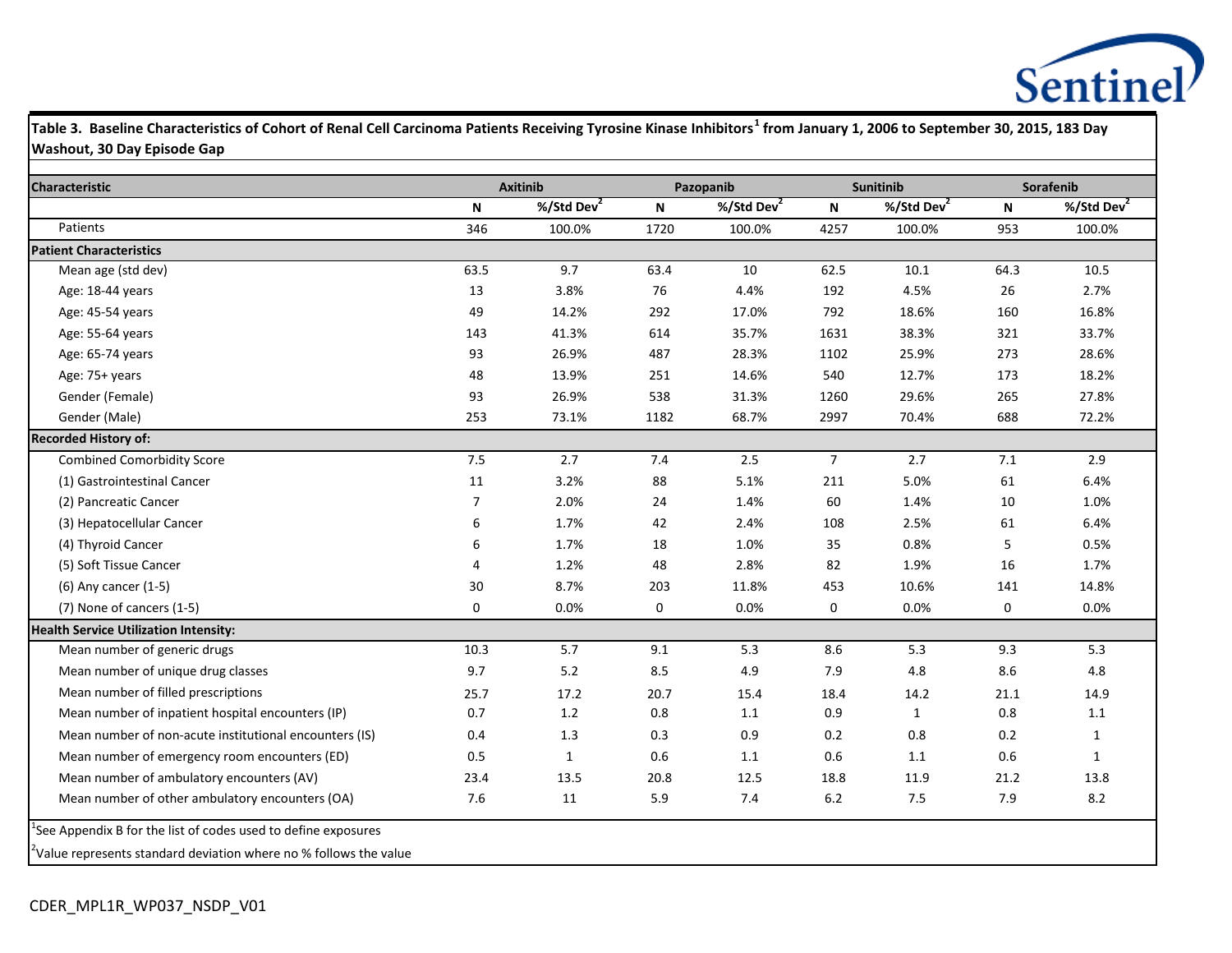

**Table 4. Baseline Characteristics of Cohort of Renal Cell Carcinoma Patients Receiving Tyrosine Kinase Inhibitors<sup>1</sup> from January 1, 2006 to September 30, 2015, 183 Day Washout, 90 Day Episode Gap** 

| <b>Characteristic</b>                                                                                                             |                | <b>Axitinib</b>        |      | Pazopanib              |                | <b>Sunitinib</b>       |             | Sorafenib              |
|-----------------------------------------------------------------------------------------------------------------------------------|----------------|------------------------|------|------------------------|----------------|------------------------|-------------|------------------------|
|                                                                                                                                   | N              | %/Std Dev <sup>2</sup> | N    | %/Std Dev <sup>2</sup> | N              | %/Std Dev <sup>2</sup> | N           | %/Std Dev <sup>2</sup> |
| Patients                                                                                                                          | 346            | 100.0%                 | 1720 | 100.0%                 | 4257           | 100.0%                 | 953         | 100.0%                 |
| <b>Patient Characteristics</b>                                                                                                    |                |                        |      |                        |                |                        |             |                        |
| Mean age (std dev)                                                                                                                | 63.5           | 9.7                    | 63.4 | 10                     | 62.5           | 10.1                   | 64.3        | 10.5                   |
| Age: 18-44 years                                                                                                                  | 13             | 3.8%                   | 76   | 4.4%                   | 192            | 4.5%                   | 26          | 2.7%                   |
| Age: 45-54 years                                                                                                                  | 49             | 14.2%                  | 292  | 17.0%                  | 792            | 18.6%                  | 160         | 16.8%                  |
| Age: 55-64 years                                                                                                                  | 143            | 41.3%                  | 614  | 35.7%                  | 1631           | 38.3%                  | 321         | 33.7%                  |
| Age: 65-74 years                                                                                                                  | 93             | 26.9%                  | 487  | 28.3%                  | 1102           | 25.9%                  | 273         | 28.6%                  |
| Age: 75+ years                                                                                                                    | 48             | 13.9%                  | 251  | 14.6%                  | 540            | 12.7%                  | 173         | 18.2%                  |
| Gender (Female)                                                                                                                   | 93             | 26.9%                  | 538  | 31.3%                  | 1260           | 29.6%                  | 265         | 27.8%                  |
| Gender (Male)                                                                                                                     | 253            | 73.1%                  | 1182 | 68.7%                  | 2997           | 70.4%                  | 688         | 72.2%                  |
| <b>Recorded History of:</b>                                                                                                       |                |                        |      |                        |                |                        |             |                        |
| <b>Combined Comorbidity Score</b>                                                                                                 | 7.5            | 2.7                    | 7.4  | 2.5                    | $\overline{7}$ | 2.7                    | 7.1         | 2.9                    |
| (1) Gastrointestinal Cancer                                                                                                       | 11             | 3.2%                   | 88   | 5.1%                   | 211            | 5.0%                   | 61          | 6.4%                   |
| (2) Pancreatic Cancer                                                                                                             | $\overline{7}$ | 2.0%                   | 24   | 1.4%                   | 60             | 1.4%                   | 10          | 1.0%                   |
| (3) Hepatocellular Cancer                                                                                                         | 6              | 1.7%                   | 42   | 2.4%                   | 108            | 2.5%                   | 61          | 6.4%                   |
| (4) Thyroid Cancer                                                                                                                | 6              | 1.7%                   | 18   | 1.0%                   | 35             | 0.8%                   | 5           | 0.5%                   |
| (5) Soft Tissue Cancer                                                                                                            | 4              | 1.2%                   | 48   | 2.8%                   | 82             | 1.9%                   | 16          | 1.7%                   |
| (6) Any cancer (1-5)                                                                                                              | 30             | 8.7%                   | 203  | 11.8%                  | 453            | 10.6%                  | 141         | 14.8%                  |
| (7) None of cancers (1-5)                                                                                                         | $\mathbf 0$    | 0.0%                   | 0    | 0.0%                   | 0              | 0.0%                   | $\mathbf 0$ | 0.0%                   |
| <b>Health Service Utilization Intensity:</b>                                                                                      |                |                        |      |                        |                |                        |             |                        |
| Mean number of generic drugs                                                                                                      | 10.3           | 5.7                    | 9.1  | 5.3                    | 8.6            | 5.3                    | 9.3         | 5.3                    |
| Mean number of unique drug classes                                                                                                | 9.7            | 5.2                    | 8.5  | 4.9                    | 7.9            | 4.8                    | 8.6         | 4.8                    |
| Mean number of filled prescriptions                                                                                               | 25.7           | 17.2                   | 20.7 | 15.4                   | 18.4           | 14.2                   | 21.1        | 14.9                   |
| Mean number of inpatient hospital encounters (IP)                                                                                 | 0.7            | 1.2                    | 0.8  | 1.1                    | 0.9            | $\mathbf{1}$           | 0.8         | 1.1                    |
| Mean number of non-acute institutional encounters (IS)                                                                            | 0.4            | 1.3                    | 0.3  | 0.9                    | 0.2            | 0.8                    | 0.2         | $\mathbf{1}$           |
| Mean number of emergency room encounters (ED)                                                                                     | 0.5            | 1                      | 0.6  | 1.1                    | 0.6            | 1.1                    | 0.6         | $\mathbf{1}$           |
| Mean number of ambulatory encounters (AV)                                                                                         | 23.4           | 13.5                   | 20.8 | 12.5                   | 18.8           | 11.9                   | 21.2        | 13.8                   |
| Mean number of other ambulatory encounters (OA)                                                                                   | 7.6            | 11                     | 5.9  | 7.4                    | $6.2\,$        | 7.5                    | 7.9         | 8.2                    |
| See Appendix B for the list of codes used to define exposures<br>Value represents standard deviation where no % follows the value |                |                        |      |                        |                |                        |             |                        |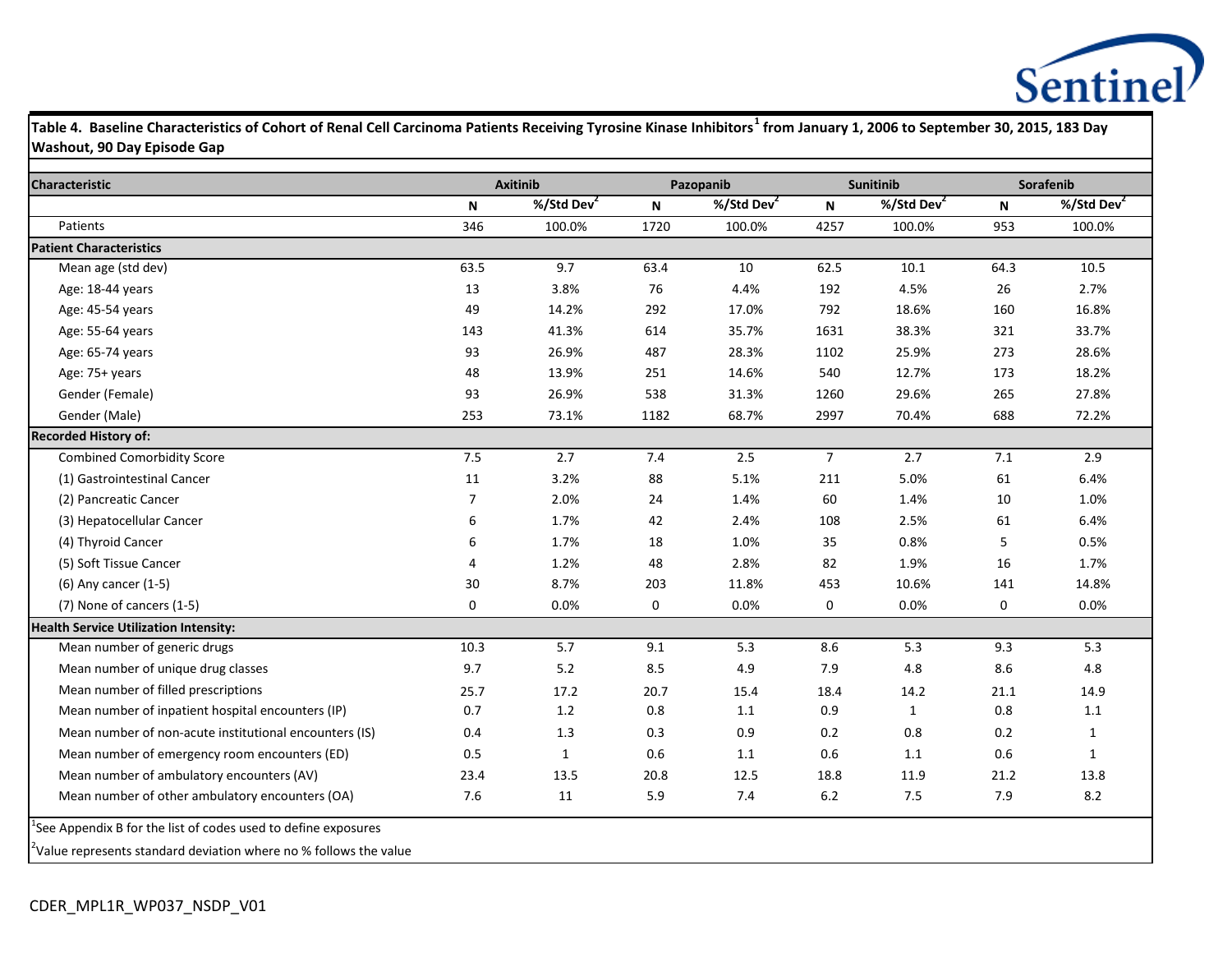CDER\_MPL1R\_WP037\_NSDP\_V01

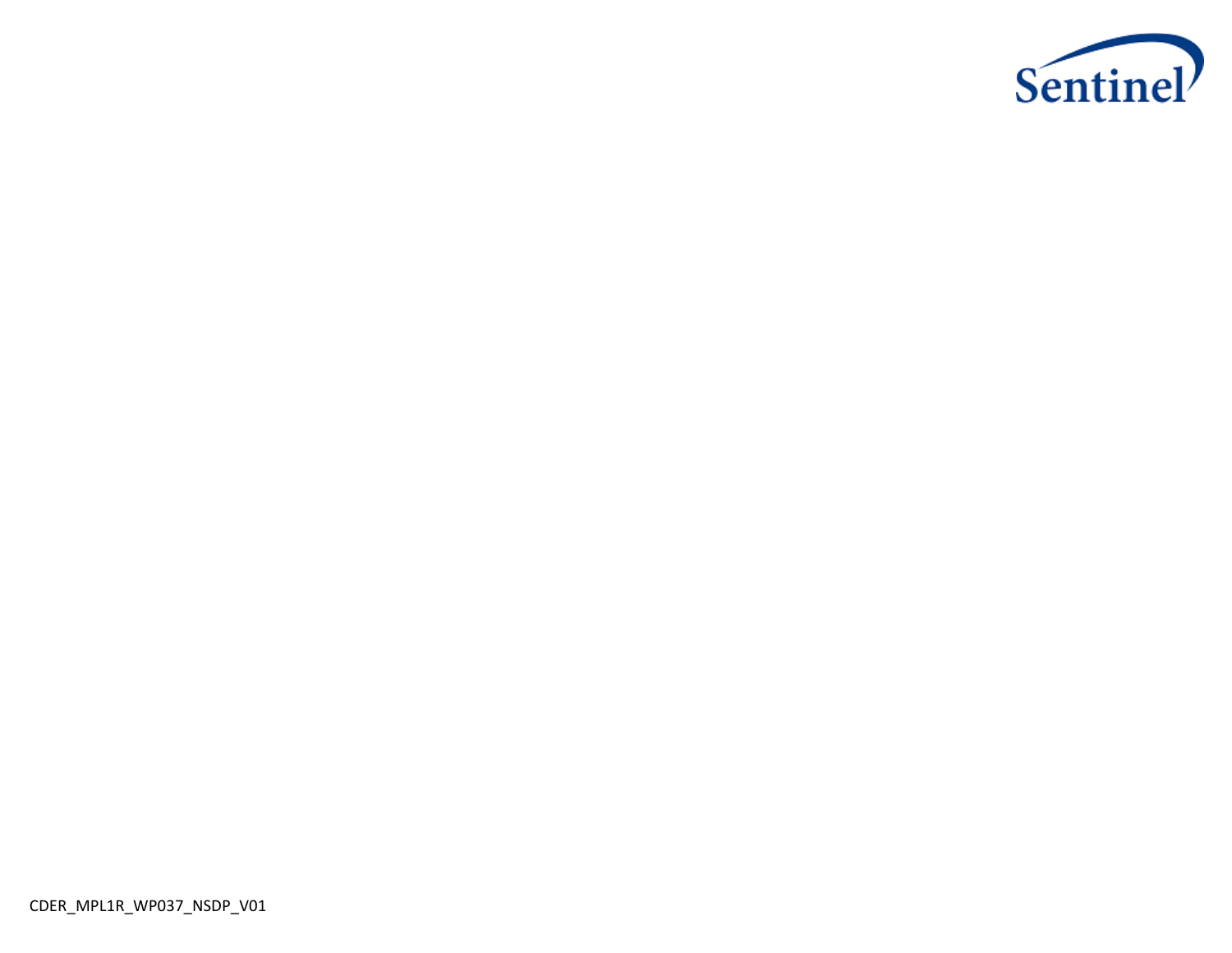

**Appendix A: Latest Date of Available Data for Each Data Partner up to Request End Date (September 30, 2015)**

| <b>DPID</b> | <b>End Date</b> |
|-------------|-----------------|
| DP0001      | 9/30/2015       |
| DP0002      | 9/30/2015       |
| DP0003      | 9/30/2015       |
| DP0004      | 6/30/2015       |
| DP0005      | 9/30/2015       |
| DP0006      | 5/31/2015       |
| DP0007      | 6/30/2012       |
| DP0008      | 9/30/2015       |
| DP0009      | 6/30/2015       |
| DP0010      | 6/30/2015       |
| DP0011      | 9/30/2015       |
| DP0012      | 9/30/2015       |
| DP0013      | 9/30/2015       |
| DP0014      | 9/30/2015       |
| DP0015      | 9/30/2015       |
| DP0016      | 9/30/2015       |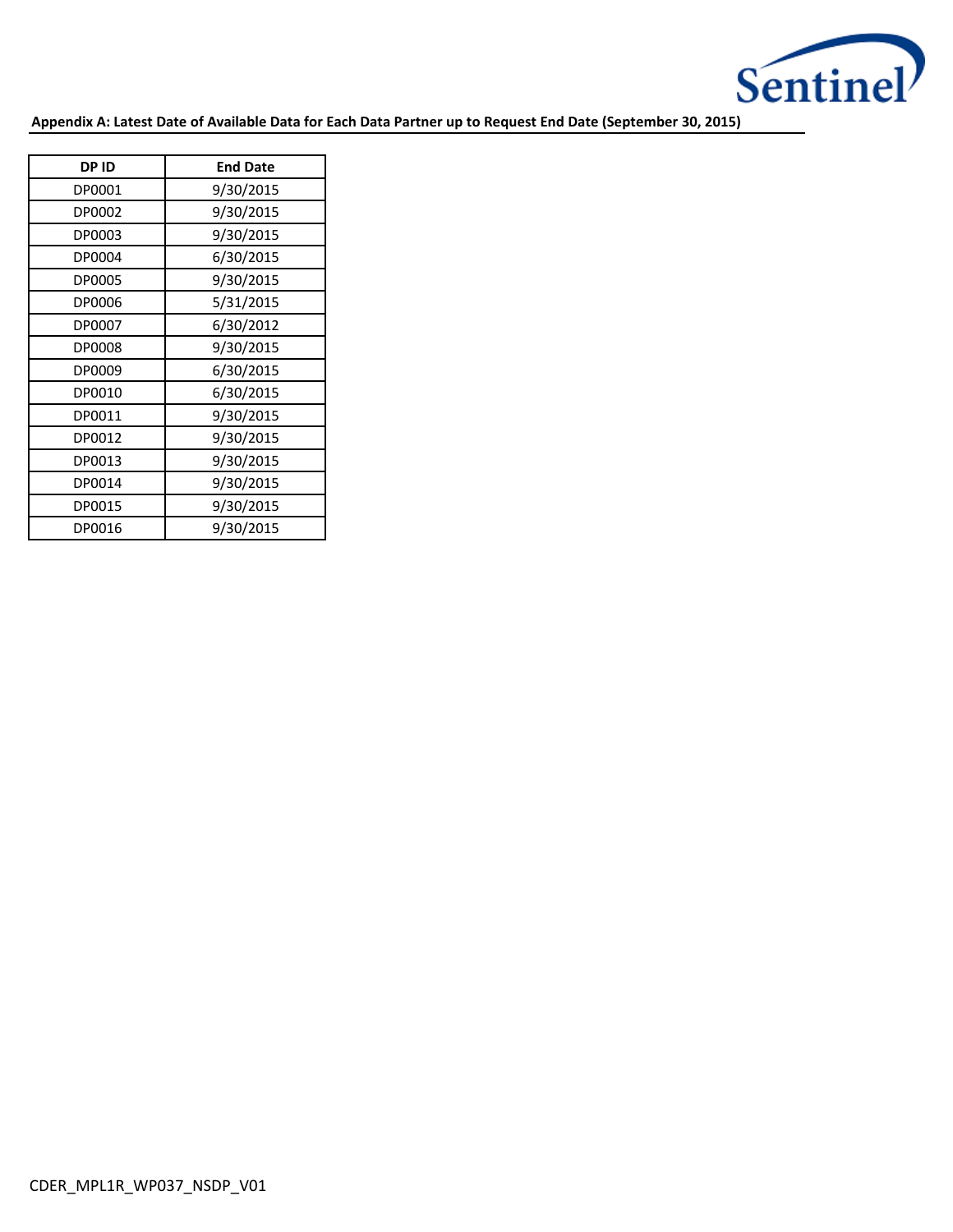

### **Appendix B: Generic and Brand Names used to Define Exposures in this Request**

| <b>Generic Name</b> | <b>Brand Name</b> |
|---------------------|-------------------|
| <b>AXITINIB</b>     | Inlyta            |
| PAZOPANIB HCL       | Votrient          |
| SUNITINIB MALATE    | Sutent            |
| SORAFENIB TOSYLATE  | Nexavar           |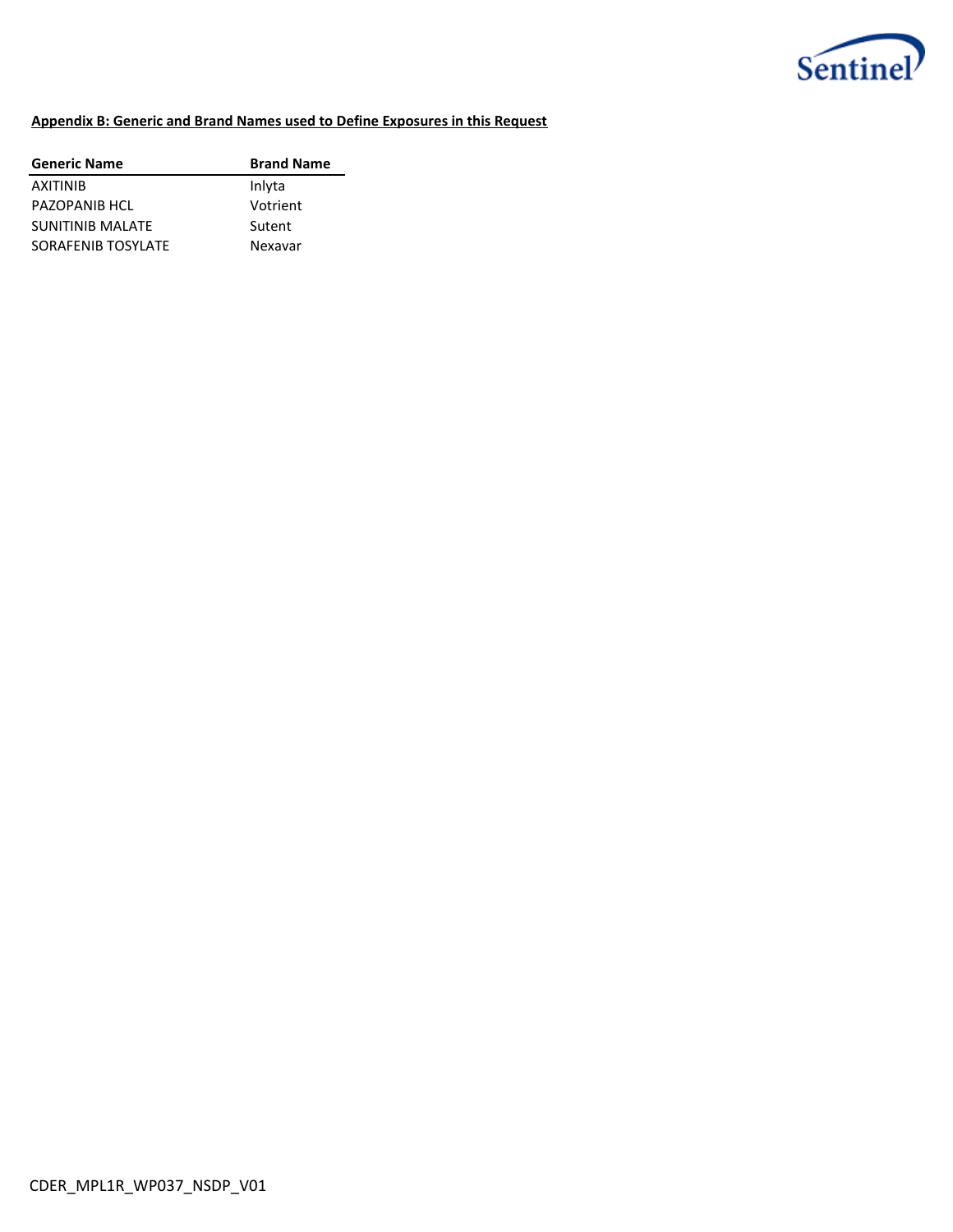

### **Appendix C: List of Diagnosis and Procedure Codes Used to Define Covariates in this Request**

| Code         | <b>Description</b>                                                                | <b>Code Type</b>                         |
|--------------|-----------------------------------------------------------------------------------|------------------------------------------|
|              | <b>Renal Cell Carcinoma</b>                                                       |                                          |
| 189          | Malignant neoplasm of kidney and other and unspecified urinary organs             | ICD-9-CM Diagnosis                       |
| 1890<br>1891 | Malignant neoplasm of kidney, except pelvis<br>Malignant neoplasm of renal pelvis | ICD-9-CM Diagnosis<br>ICD-9-CM Diagnosis |
|              | <b>Gastrointestinal Cancer</b>                                                    |                                          |
| 150          | Malignant neoplasm of esophagus                                                   | ICD-9-CM Diagnosis                       |
| 150.0        | Malignant neoplasm of cervical esophagus                                          | ICD-9-CM Diagnosis                       |
| 150.1        | Malignant neoplasm of thoracic esophagus                                          | ICD-9-CM Diagnosis                       |
| 150.2        | Malignant neoplasm of abdominal esophagus                                         | ICD-9-CM Diagnosis                       |
| 150.3        | Malignant neoplasm of upper third of esophagus                                    | ICD-9-CM Diagnosis                       |
| 150.4        | Malignant neoplasm of middle third of esophagus                                   | ICD-9-CM Diagnosis                       |
| 150.5        | Malignant neoplasm of lower third of esophagus                                    | ICD-9-CM Diagnosis                       |
| 150.8        | Malignant neoplasm of other specified part of esophagus                           | ICD-9-CM Diagnosis                       |
| 150.9        | Malignant neoplasm of esophagus, unspecified site                                 | ICD-9-CM Diagnosis                       |
| 151          | Malignant neoplasm of stomach                                                     | ICD-9-CM Diagnosis                       |
| 151.0        | Malignant neoplasm of cardia                                                      | ICD-9-CM Diagnosis                       |
| 151.1        | Malignant neoplasm of pylorus                                                     | ICD-9-CM Diagnosis                       |
| 151.2        | Malignant neoplasm of pyloric antrum                                              | ICD-9-CM Diagnosis                       |
| 151.3        | Malignant neoplasm of fundus of stomach                                           | ICD-9-CM Diagnosis                       |
| 151.4        | Malignant neoplasm of body of stomach                                             | ICD-9-CM Diagnosis                       |
| 151.5        | Malignant neoplasm of lesser curvature of stomach, unspecified                    | ICD-9-CM Diagnosis                       |
| 151.6        | Malignant neoplasm of greater curvature of stomach, unspecified                   | ICD-9-CM Diagnosis                       |
| 151.8        | Malignant neoplasm of other specified sites of stomach                            | ICD-9-CM Diagnosis                       |
| 151.9        | Malignant neoplasm of stomach, unspecified site                                   | ICD-9-CM Diagnosis                       |
| 152          | Malignant neoplasm of small intestine, including duodenum                         | ICD-9-CM Diagnosis                       |
| 152.0        | Malignant neoplasm of duodenum                                                    | ICD-9-CM Diagnosis                       |
| 152.1        | Malignant neoplasm of jejunum                                                     | ICD-9-CM Diagnosis                       |
| 152.2        | Malignant neoplasm of ileum                                                       | ICD-9-CM Diagnosis                       |
| 152.3        | Malignant neoplasm of Meckel's diverticulum                                       | ICD-9-CM Diagnosis                       |
| 152.8        | Malignant neoplasm of other specified sites of small intestine                    | ICD-9-CM Diagnosis                       |
| 152.9        | Malignant neoplasm of small intestine, unspecified site                           | ICD-9-CM Diagnosis                       |
| 153          | Malignant neoplasm of colon                                                       | ICD-9-CM Diagnosis                       |
| 153.0        | Malignant neoplasm of hepatic flexure                                             | ICD-9-CM Diagnosis                       |
| 153.1        | Malignant neoplasm of transverse colon                                            | ICD-9-CM Diagnosis                       |
| 153.2        | Malignant neoplasm of descending colon                                            | ICD-9-CM Diagnosis                       |
| 153.3        | Malignant neoplasm of sigmoid colon                                               | ICD-9-CM Diagnosis                       |
| 153.4        | Malignant neoplasm of cecum                                                       | ICD-9-CM Diagnosis                       |
| 153.5        | Malignant neoplasm of appendix                                                    | ICD-9-CM Diagnosis                       |
| 153.6        | Malignant neoplasm of ascending colon                                             | ICD-9-CM Diagnosis                       |
| 153.7        | Malignant neoplasm of splenic flexure                                             | ICD-9-CM Diagnosis                       |
| 153.8        | Malignant neoplasm of other specified sites of large intestine                    | ICD-9-CM Diagnosis                       |
| 153.9        | Malignant neoplasm of colon, unspecified site                                     | ICD-9-CM Diagnosis                       |
| 154          | Malignant neoplasm of rectum, recto sigmoid junction, and anus                    | ICD-9-CM Diagnosis                       |
| 154.0        | Malignant neoplasm of recto sigmoid junction                                      | ICD-9-CM Diagnosis                       |
|              |                                                                                   |                                          |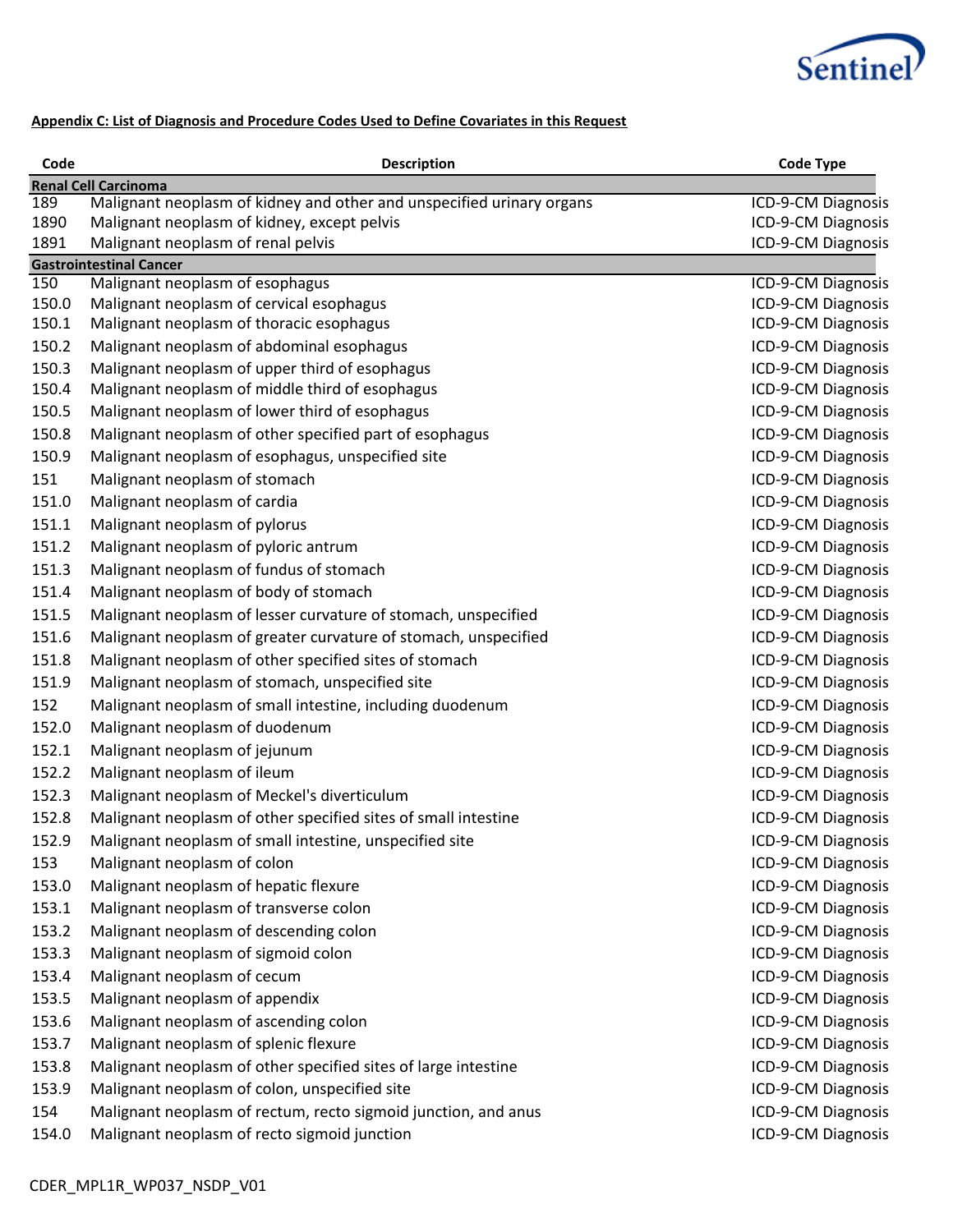

### **Appendix C: List of Diagnosis and Procedure Codes Used to Define Covariates in this Request**

| Code                  | <b>Description</b>                                                                       | <b>Code Type</b>   |
|-----------------------|------------------------------------------------------------------------------------------|--------------------|
| 154.1                 | Malignant neoplasm of rectum                                                             | ICD-9-CM Diagnosis |
| 154.2                 | Malignant neoplasm of anal canal                                                         | ICD-9-CM Diagnosis |
| 154.3                 | Malignant neoplasm of anus, unspecified site                                             | ICD-9-CM Diagnosis |
| 154.8                 | Malignant neoplasm of other sites of rectum, recto sigmoid junction, and anus            | ICD-9-CM Diagnosis |
| 209.10                | Malignant carcinoid tumor of the large intestine, unspecified portion                    | ICD-9-CM Diagnosis |
| 209.11                | Malignant carcinoid tumor of the appendix                                                | ICD-9-CM Diagnosis |
|                       | 209.12 Malignant carcinoid tumor of the cecum                                            | ICD-9-CM Diagnosis |
| 209.13                | Malignant carcinoid tumor of the ascending colon                                         | ICD-9-CM Diagnosis |
|                       | 209.14 Malignant carcinoid tumor of the transverse colon                                 | ICD-9-CM Diagnosis |
|                       | 209.15 Malignant carcinoid tumor of the descending colon                                 | ICD-9-CM Diagnosis |
|                       | 209.16 Malignant carcinoid tumor of the sigmoid colon                                    | ICD-9-CM Diagnosis |
| 209.17                | Malignant carcinoid tumor of the rectum                                                  | ICD-9-CM Diagnosis |
| 230.1                 | Carcinoma in situ of esophagus                                                           | ICD-9-CM Diagnosis |
| 238.1                 | Neoplasm of uncertain behavior of connective and other soft tissue                       | ICD-9-CM Diagnosis |
|                       | <b>Pancreatic Cancer</b>                                                                 |                    |
| 157                   | Malignant neoplasm of pancreas                                                           | ICD-9-CM Diagnosis |
| 157.0                 | Malignant neoplasm of head of pancreas                                                   | ICD-9-CM Diagnosis |
| 157.1                 | Malignant neoplasm of body of pancreas                                                   | ICD-9-CM Diagnosis |
| 157.2                 | Malignant neoplasm of tail of pancreas                                                   | ICD-9-CM Diagnosis |
| 157.3                 | Malignant neoplasm of pancreatic duct                                                    | ICD-9-CM Diagnosis |
| 157.4                 | Malignant neoplasm of islets of Langerhans                                               | ICD-9-CM Diagnosis |
| 157.8                 | Malignant neoplasm of other specified sites of pancreas                                  | ICD-9-CM Diagnosis |
| 157.9                 | Malignant neoplasm of pancreas, part unspecified                                         | ICD-9-CM Diagnosis |
|                       | <b>Hepatocellular Cancer</b>                                                             |                    |
| 155.0                 | Malignant neoplasm of liver, primary                                                     | ICD-9-CM Diagnosis |
| 155.1                 | Malignant neoplasm of intrahepatic bile ducts                                            | ICD-9-CM Diagnosis |
| 155.2                 | Malignant neoplasm of liver, not specified as primary or secondary                       | ICD-9-CM Diagnosis |
| <b>Thyroid Cancer</b> |                                                                                          |                    |
| 193                   | Malignant neoplasm of thyroid gland                                                      | ICD-9-CM Diagnosis |
|                       | <b>Soft Tissue Cancer</b>                                                                |                    |
| 171                   | Malignant neoplasm of connective and other soft tissue                                   | ICD-9-CM Diagnosis |
| 171.0                 | Malignant neoplasm of connective and other soft tissue of head, face, and neck           | ICD-9-CM Diagnosis |
| 171.2                 | Malignant neoplasm of connective and other soft tissue of upper limb, including shoulder | ICD-9-CM Diagnosis |
| 171.3                 | Malignant neoplasm of connective and other soft tissue of lower limb, including hip      | ICD-9-CM Diagnosis |
| 171.4                 | Malignant neoplasm of connective and other soft tissue of thorax                         | ICD-9-CM Diagnosis |
| 171.5                 | Malignant neoplasm of connective and other soft tissue of abdomen                        | ICD-9-CM Diagnosis |
| 171.6                 | Malignant neoplasm of connective and other soft tissue of pelvis                         | ICD-9-CM Diagnosis |
| 171.7                 | Malignant neoplasm of connective and other soft tissue of trunk, unspecified site        | ICD-9-CM Diagnosis |
| 171.8                 | Malignant neoplasm of other specified sites of connective and other soft tissue          | ICD-9-CM Diagnosis |
| 171.9                 | Malignant neoplasm of connective and other soft tissue, site unspecified                 | ICD-9-CM Diagnosis |